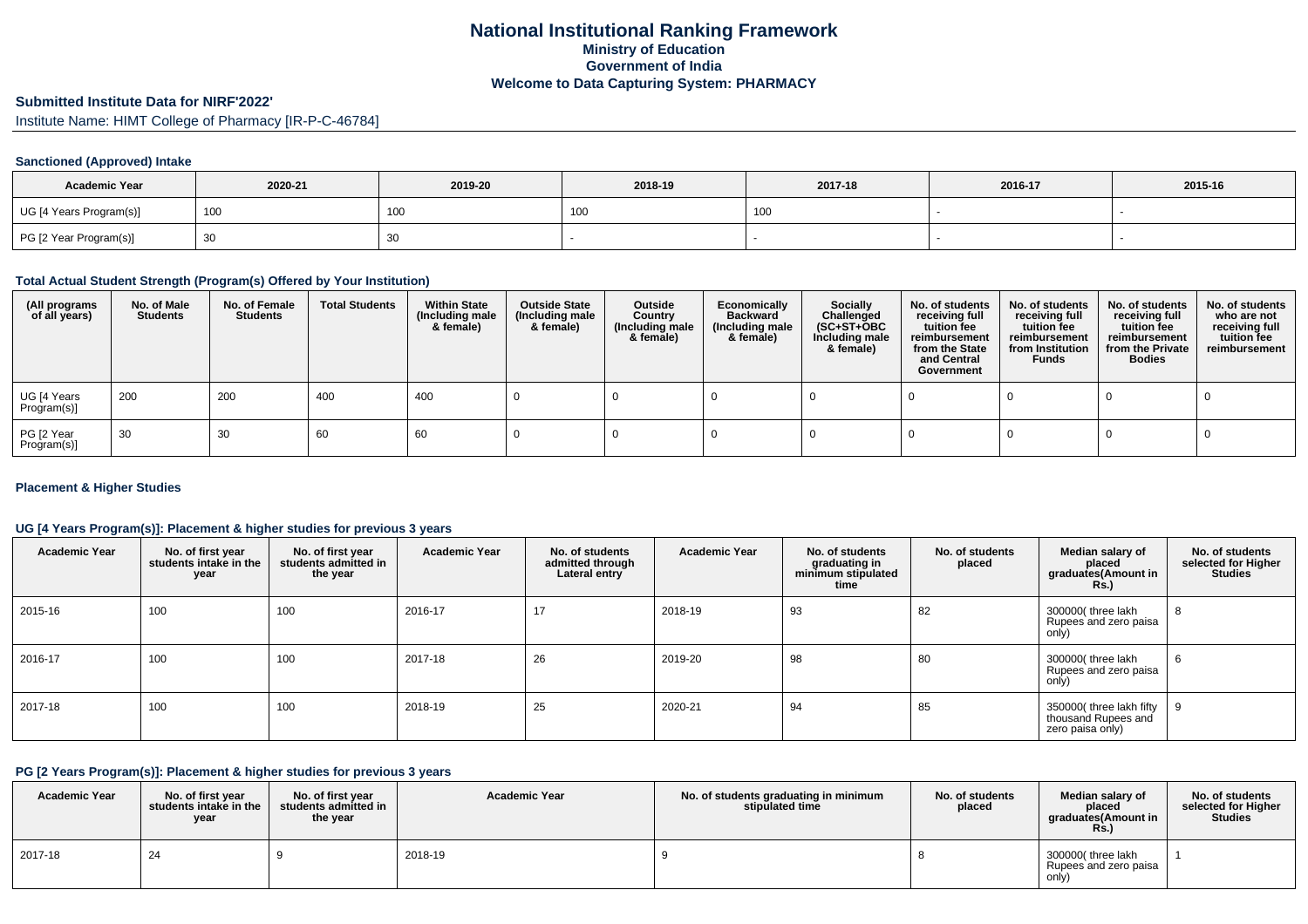| 2018-19 | 24 |    | 2019-20 |    | 400000 (four lakh<br>Rupees and zero paisa<br>only) |  |
|---------|----|----|---------|----|-----------------------------------------------------|--|
| 2019-20 | 30 | 22 | 2020-21 | ~~ | 400000 (four lakh<br>Rupees and zero paisa<br>only) |  |

#### **Ph.D Student Details**

| Ph.D (Student pursuing doctoral program till 2020-21 Students admitted in the academic year 2020-21 should not be entered here.) |                                                            |         |         |  |  |  |
|----------------------------------------------------------------------------------------------------------------------------------|------------------------------------------------------------|---------|---------|--|--|--|
| <b>Total Students</b>                                                                                                            |                                                            |         |         |  |  |  |
| Full Time                                                                                                                        |                                                            |         |         |  |  |  |
| Part Time                                                                                                                        |                                                            |         |         |  |  |  |
|                                                                                                                                  | No. of Ph.D students graduated (including Integrated Ph.D) |         |         |  |  |  |
|                                                                                                                                  | 2020-21                                                    | 2019-20 | 2018-19 |  |  |  |
| Full Time                                                                                                                        |                                                            |         |         |  |  |  |
| Part Time                                                                                                                        |                                                            |         |         |  |  |  |

## **Financial Resources: Utilised Amount for the Capital expenditure for previous 3 years**

| Academic Year                                                                                        | 2020-21                                                      | 2019-20                                                           | 2018-19                                               |  |  |  |  |  |  |
|------------------------------------------------------------------------------------------------------|--------------------------------------------------------------|-------------------------------------------------------------------|-------------------------------------------------------|--|--|--|--|--|--|
|                                                                                                      | <b>Utilised Amount</b>                                       | <b>Utilised Amount</b>                                            | <b>Utilised Amount</b>                                |  |  |  |  |  |  |
| Annual Capital Expenditure on Academic Activities and Resources (excluding expenditure on buildings) |                                                              |                                                                   |                                                       |  |  |  |  |  |  |
| Library                                                                                              | 86232 (Eighty Six Thousand Two Hundred Thirty Two)           | 176934 (One Lakh Seventy Six Thousand Nine Hundred Thirty<br>Four | 80495 (Eighty Thousand Four Hundred Ninety Five)      |  |  |  |  |  |  |
| New Equipment for Laboratories                                                                       | 164711 (One Lakh Sixty Four Thousand Seven Hundred<br>Eleven | 581090 (Five Lakh Eighty One Thousand Ninety)                     | 130170 (One Lakh Thirty Thousand One Hundred Seventy) |  |  |  |  |  |  |
| Other expenditure on creation of Capital Assets (excluding<br>expenditure on Land and Building)      | 0 (Zero)                                                     | 0 (Zero)                                                          | 0 (Zero)                                              |  |  |  |  |  |  |

# **Financial Resources: Utilised Amount for the Operational expenditure for previous 3 years**

| <b>Academic Year</b>                                                                                                                                                                            | 2020-21                                                                          | 2019-20                                                                                 | 2018-19                                                                  |  |  |  |  |  |
|-------------------------------------------------------------------------------------------------------------------------------------------------------------------------------------------------|----------------------------------------------------------------------------------|-----------------------------------------------------------------------------------------|--------------------------------------------------------------------------|--|--|--|--|--|
|                                                                                                                                                                                                 | <b>Utilised Amount</b>                                                           | <b>Utilised Amount</b>                                                                  | <b>Utilised Amount</b>                                                   |  |  |  |  |  |
| <b>Annual Operational Expenditure</b>                                                                                                                                                           |                                                                                  |                                                                                         |                                                                          |  |  |  |  |  |
| Salaries (Teaching and Non Teaching staff)                                                                                                                                                      | 18153170 (One Crore Eighty One Lakh Fifty Three Thousand<br>One Hundred Seventy) | 17888446 (One Crore Seventy Eight Lakh Eighty Eight<br>Thousand Four Hundred Forty Six) | 16633085 (One Crore Sixty Six Lakh Thirty Three Thousand<br>Eighty Five) |  |  |  |  |  |
| Maintenance of Academic Infrastructure or consumables and<br>other running expenditures (excluding maintenance of hostels<br>and allied services, rent of the building, depreciation cost, etc) | 3255248 (Thirty Two Lakh Fifty Five Thousand Two Hundred<br>Forty Eight)         | 1705635 (Seventeen Lakh Five Thousand Six Hundred Thirty<br>Five )                      | 1698219 (Sixteen Lakh Ninety Eight Thousand Two Hundred<br>Nineteen      |  |  |  |  |  |
| Seminars/Conferences/Workshops                                                                                                                                                                  | 90702 (Ninety Thousand Seven Hundred Two)                                        | 110502 (One Lakh Ten Thousand Five Hundred Two)                                         | 138945 (One Lakh Thirty Eight Thousand Nine Hundred Forty<br><b>Five</b> |  |  |  |  |  |

**IPR**

| Calendar |      |      | 2018 |
|----------|------|------|------|
| ' vea    | 2020 | 2019 |      |
|          |      |      |      |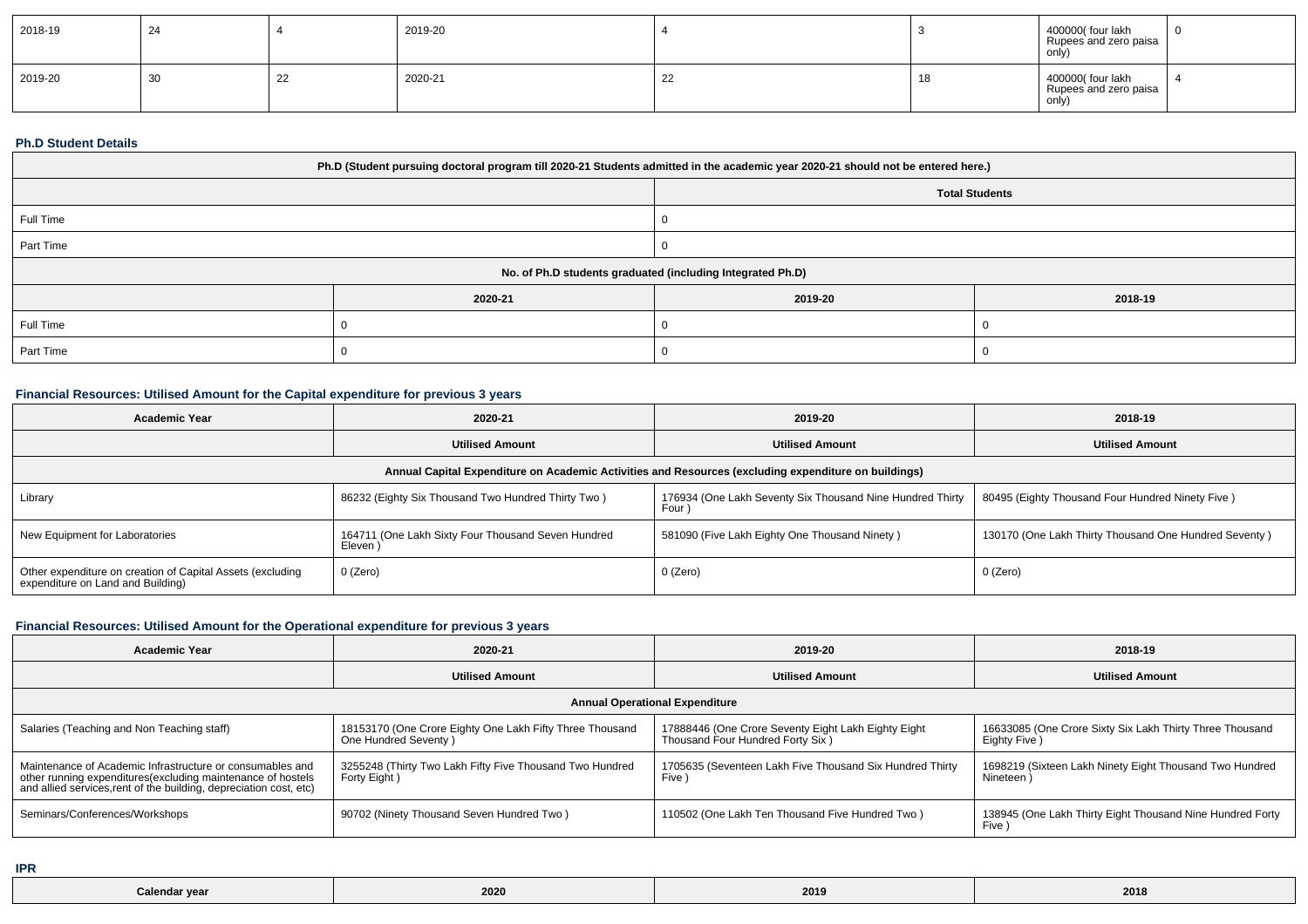| No. of Patents Published |  |  |
|--------------------------|--|--|
| No. of Patents Granted   |  |  |

## **Sponsored Research Details**

| <b>Financial Year</b>                    | 2020-21 | 2019-20 | 2018-19 |
|------------------------------------------|---------|---------|---------|
| Total no. of Sponsored Projects          |         |         |         |
| Total no. of Funding Agencies            |         |         |         |
| Total Amount Received (Amount in Rupees) |         |         |         |
| Amount Received in Words                 | Zero    | Zero    | Zero    |

## **Consultancy Project Details**

| <b>Financial Year</b>                    | 2020-21 | 2019-20 | 2018-19 |
|------------------------------------------|---------|---------|---------|
| Total no. of Consultancy Projects        |         |         |         |
| Total no. of Client Organizations        |         |         |         |
| Total Amount Received (Amount in Rupees) |         |         |         |
| Amount Received in Words                 | Zero    | Zero    | Zero    |

## **PCS Facilities: Facilities of physically challenged students**

| 1. Do your institution buildings have Lifts/Ramps?                                                                                                         | Yes, more than 80% of the buildings |
|------------------------------------------------------------------------------------------------------------------------------------------------------------|-------------------------------------|
| 2. Do your institution have provision for walking aids, including wheelchairs and transportation from one building to another for<br>handicapped students? | Yes                                 |
| 3. Do your institution buildings have specially designed toilets for handicapped students?                                                                 | Yes, more than 80% of the buildings |

# **Faculty Details**

| Srno | Name            | Age | Designation                | Gender | Qualification | <b>Experience (In</b><br>Months) | <b>Currently working</b><br>with institution? | <b>Joining Date</b> | <b>Leaving Date</b> | <b>Association type</b> |
|------|-----------------|-----|----------------------------|--------|---------------|----------------------------------|-----------------------------------------------|---------------------|---------------------|-------------------------|
|      | Balwan Singh    | 39  | Associate Professor        | Male   | M. Pharm      | 207                              | Yes                                           | 04-08-2009          | $\sim$              | Regular                 |
|      | Manisha Singh   | 32  | <b>Assistant Professor</b> | Female | M. Pharm      | 120                              | Yes                                           | 01-10-2013          | $\sim$              | Regular                 |
| 3    | Soma Roy        | 46  | <b>Assistant Professor</b> | Female | M. Pharm      | 86                               | Yes                                           | 01-03-2017          | $\sim$              | Regular                 |
|      | Aruna Rawat     | 33  | <b>Assistant Professor</b> | Female | M. Pharm      | 150                              | Yes                                           | 29-08-2012          | $\sim$              | Regular                 |
|      | Meenakshi Verma | 38  | <b>Assistant Professor</b> | Female | M. Pharm      | 140                              | Yes                                           | 25-03-2013          | $\sim$              | Regular                 |
| 6    | Rana Firdaus    | 36  | <b>Assistant Professor</b> | Female | M. Pharm      | 110                              | Yes                                           | 15-02-2016          | $\sim$              | Regular                 |
|      | Kazimur Rahman  | 26  | <b>Assistant Professor</b> | Male   | M. Pharm      | 63                               | No                                            | 17-02-2017          | 31-07-2019          | Regular                 |
|      | Mohshin Qureshi | 30  | <b>Assistant Professor</b> | Male   | M. Pharm      | 82                               | Yes                                           | 01-01-2018          | $\sim$              | Regular                 |
|      | Saurabh Bhutani | 38  | <b>Assistant Professor</b> | Male   | M. Pharm      | 155                              | Yes                                           | 09-04-2012          | $\sim$              | Regular                 |
| 10   | Jonaid          | 26  | <b>Assistant Professor</b> | Male   | M. Pharm      | 59                               | Yes                                           | 07-01-2019          | $\sim$              | Regular                 |